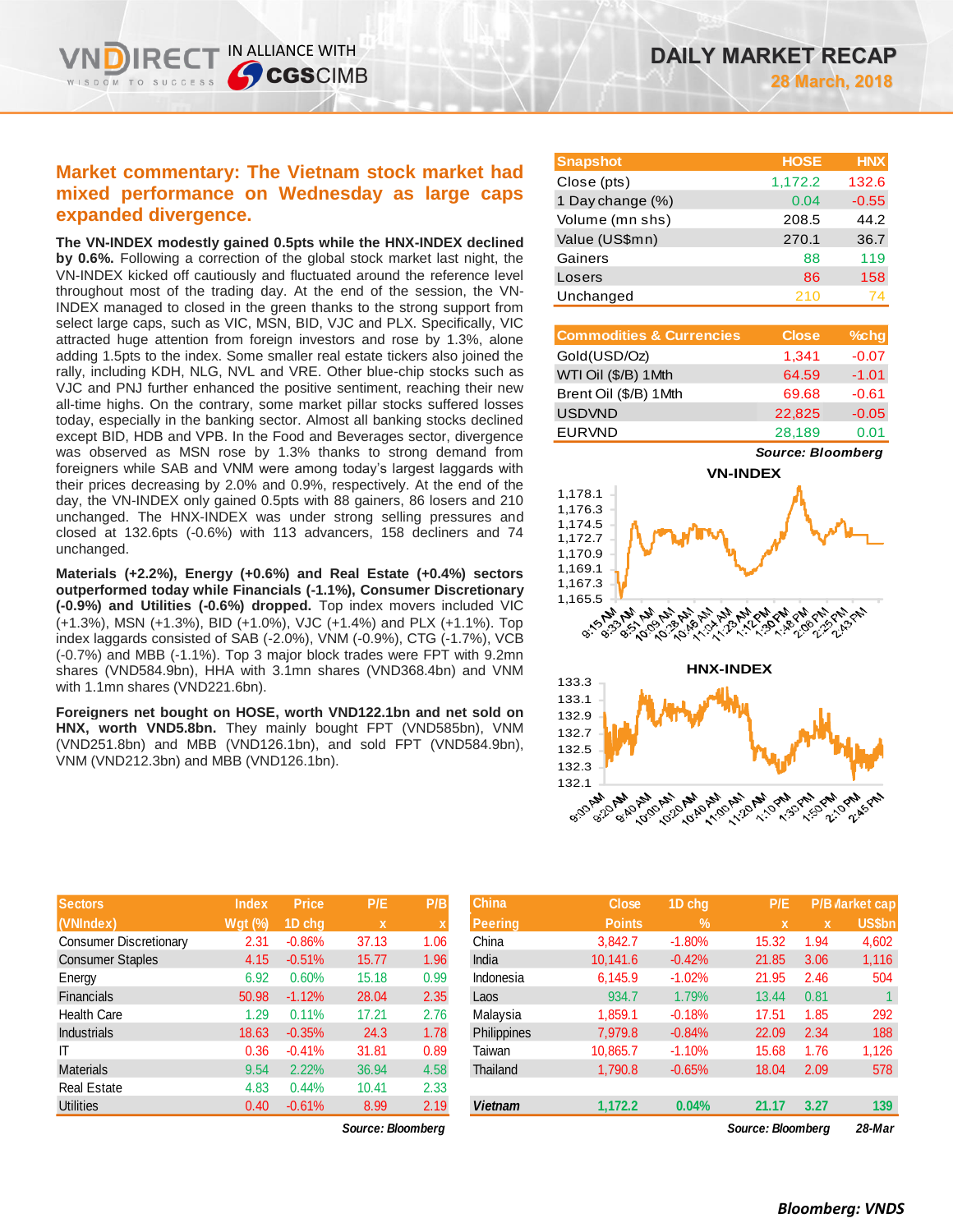### **Market News**

**Oil is losing steam as it heads for the longest falling streak in almost a month after investors were confronted with signs a global glut may persist.** Futures in New York fell as much as 1.1%, after losing about 1% in the previous two sessions. An industry report was said to show that U.S. crude inventories rose 5.32mn barrels last week, more than six times higher than the median estimate in a Bloomberg survey before Wednesday's government data. Oil had recovered from last month's losses after U.S. President Donald Trump appointed hawkish officials to his government, signaling the nation may pursue a more hard-line approach toward OPEC-member Iran. Still, fears remain that surging American production could thwart efforts by the OPEC countries and its allies to reduce a global oversupply, and investors are keeping a close eye on U.S. inventories. *(Bloomberg)*

**Vietnam's economic growth hits decade high.** Vietnam's economy is likely to expand by more than 7% in the first quarter of this year, the highest rate in a decade, according to Deputy Minister of Planning and Investment Le Quang Manh at a meeting on Tuesday. Industry and construction had contributed a significant amount to the economy's growth in 1Q2018, rising by 11%. Export revenue in the first quarter hit US\$33.62bn (+23% YoY), and the country posted a trade surplus of US\$1.1bn during the period. Positive results are also seen in the service sector, with purchasing power increasing sharply thanks to macroeconomic stability, reflected in an increase of 2.82% in the CPI. The number of new businesses registered in the first 3 months hit the highest number in 7 years at 26,800. *(Customstoday.com.pk)*

**Vietnam gained US\$3.1bn from exporting agriculture-aquatic-forestry products in March,**  raising its total exports of these products in 1Q to US\$8.7bn (+5.8% YoY). Rice exports in March reached 524,000 tonnes, worth US\$261mn, bringing the total rice export turnover in 1Q2018 to 1.36mn tonnes (+9.4% YoY) and earning US\$669mn (+24.0%). The nation exported 190,000 tonnes of coffee in March at the value of US\$367mn, raising the total coffee export turnover in 1Q to 520,000 tonnes, worth US\$1bn. Other key export agricultural products in the first quarter of 2018 consisted of rubber (272,000 tonnes, worth US\$403mn), tea (25,000 tonnes, valued US\$39mn) and pepper (54,000 tonnes, worth US\$203mn). Regarding forest products, Vietnam earned US\$661mn from exporting wood and wooden products in March, raising their total export value in 1Q to US\$1.87bn (+5.8% YoY). Exports of aquatic products in March was estimated at US\$604mn, boosting total export value of aquatic products in three months to US\$1.7bn (+11.5% YoY). The U.S., Japan, China and the RoK took the lead in importing Viet Nam's aquatic products, making up 50.5% of the total. *(News.chinhphu.vn)*

# **Notable Corporate Events**

**Vietnam Technological and Commercial JSB (Techcombank - unlisted) – treasury shares sale:** Techcombank will offer 64.4mn treasury shares (5.85%) at no less than VND23,445/share in 2Q2018, according to the bank's website. *(Bloomberg)*

**FPT Retail JSC (FPT Retail - unlisted) – stock listing:** FPT Retail plans to list 40mn shares on Ho Chi Minh City Stock Exchange by the end of April, cited Chairwoman and CEO Nguyen Bach Diep. No details on the initial price are provided. *(Bloomberg)*

*<to be continued>*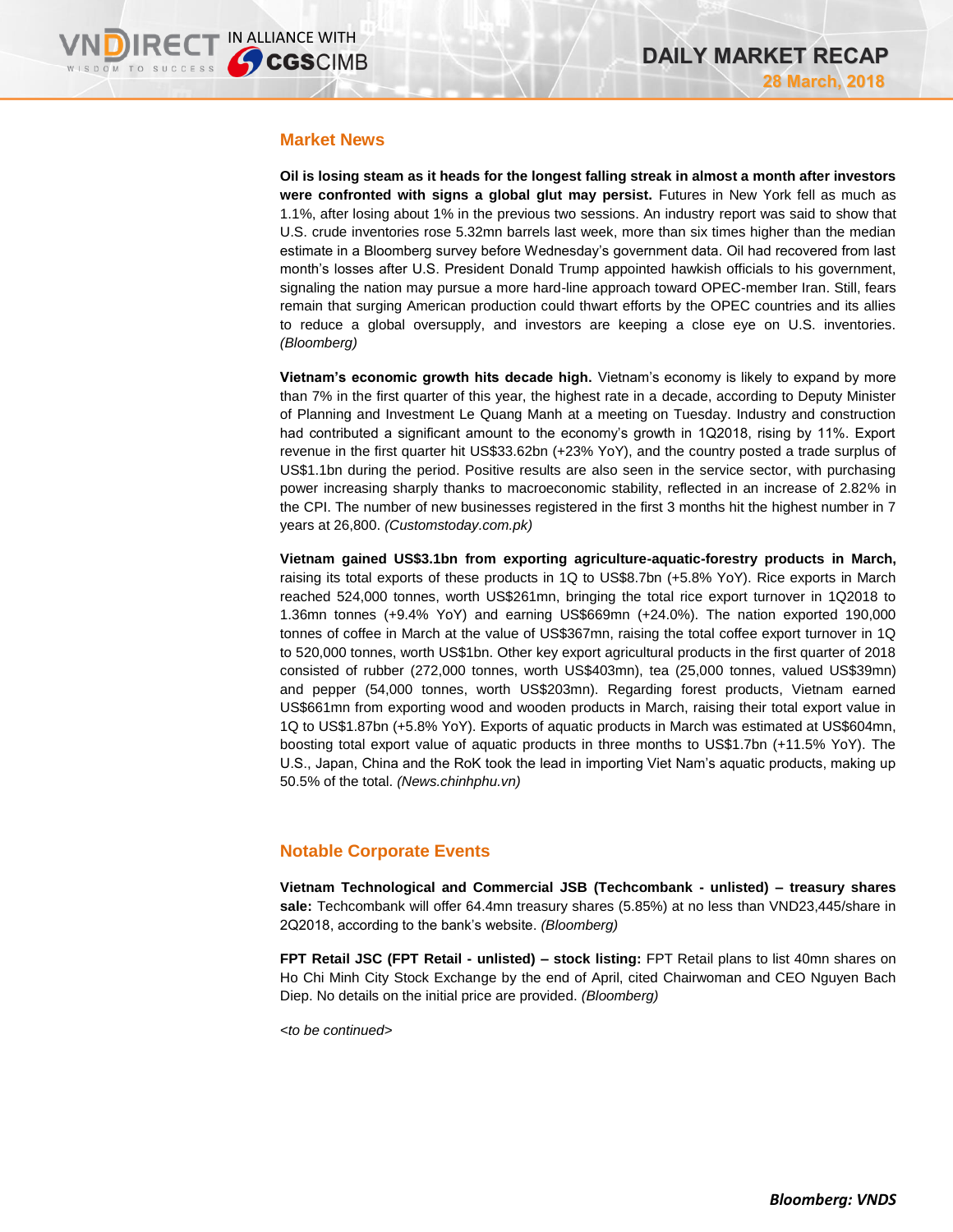# **COVERAGE SUMMARY**

**VNDIRECT IN ALLIANCE WITH** 

| Ticker          | <b>Close</b><br>price | <b>Adjusted</b><br>target<br>price | <b>Upside</b> | Recom-<br>endation | <b>Investment thesis summary/Update</b>                                                                                                                                                                                                                                                                                                                                                                                                                                                                                   | Latest<br>report |
|-----------------|-----------------------|------------------------------------|---------------|--------------------|---------------------------------------------------------------------------------------------------------------------------------------------------------------------------------------------------------------------------------------------------------------------------------------------------------------------------------------------------------------------------------------------------------------------------------------------------------------------------------------------------------------------------|------------------|
| PC <sub>1</sub> | 32,700                | 42,100                             | 28.7%         | <b>ADD</b>         | Positive outlook for 2018 with surge in revenue thanks to: (1) New<br>contribution from My Dinh Plaza II and (2) commissioning of two new<br>hydropower plants in Q4, 2017.                                                                                                                                                                                                                                                                                                                                               |                  |
| <b>LPB</b>      | 15,100                | 19,600                             | 29.8%         | ADD                | 1. Unique distribution advantage with more than 1000 PTOs across<br>country. Will be able to maintain strong credit growth thanks to good capital<br>buffer (CAR ~13%) and strong liquidity (LDR ~80%).<br>2. FY18 YE P/B cheap relative to peers.                                                                                                                                                                                                                                                                        | Link             |
| <b>TDH</b>      | 15,000                | 15,900                             | 6.0%          | <b>HOLD</b>        |                                                                                                                                                                                                                                                                                                                                                                                                                                                                                                                           |                  |
| <b>DCM</b>      | 12,300                | 16,200                             | 31.7%         | ADD                | 1. Recovery in ASP (+6% in 2017 from low level in '16) and volume (+9% in<br>2017, supported by exporting activities), driven by recovery in agriculture<br>sector and global urea price cycle.<br>2. Gas price subsidy from PVN until the end of 2018 (guaranteeing ROE at<br>minimum 12%), preferential income tax rate of 5%<br>3. Possible change in VAT policy could reduce COGS and improve margins<br>by 2-3% pts.<br>4. PVN plans to divest 24.6% stake by 2018 which will add to free-float.                     |                  |
| <b>VJC</b>      | 225,000               | 183,400                            | $-18.5%$      | <b>REDUCE</b>      | 1. VJC maintained strong Q3 transport and ancillary revenue growth of<br>34.4% YoY to touch VND6,185bn.<br>2. Delays in aircraft deliveries proved management's operational mettle,<br>pushing operational efficiency to new heights.<br>3. 2018 core net profit could touch VND6,574bn (+92.4% YoY)                                                                                                                                                                                                                      | Link             |
| <b>NLG</b>      | 36,550                | 31,850                             | $-12.9%$      | <b>REDUCE</b>      | 1. NLG is well aligned with the new property market orientation. NLG<br>focuses on durable-demand products (affordable and social apartments<br>and landed properties).<br>2. FY2017 net revenue is forecasted at VND3,454 billion (+36.3% yoy) and<br>NPATMI at VND544 billion (+58% yoy). For 2018, revaluation of Hoang<br>Nam project will secure strong EAT growth. However, the share price is<br>reasonable this year.<br>3. Upside for the stock will come in 2018 as major projects are going to be<br>executed. | Link             |
| <b>IMP</b>      | 63,000                | 70,600                             | 12.1%         | <b>HOLD</b>        | 1. Largest jewelry retailer with rapid retail footprint expansion                                                                                                                                                                                                                                                                                                                                                                                                                                                         | Link             |
| <b>PNJ</b>      | 197,000               | 143,700                            | $-27.1%$      | <b>REDUCE</b>      | 2. Robust SSSG in 2017 (25%) and target SSSG FY18 of 12%.<br>3. FY18 EAT is forecasted to grow by 55%                                                                                                                                                                                                                                                                                                                                                                                                                     | Link             |
| <b>ACV</b>      | 96,000                | 106,000                            | 10.4%         | <b>HOLD</b>        | 1. Passenger throughput could grow at more than 15% in the next few<br>years<br>2. Domestic passenger fees will increase by 22.7% yoy in 2018, FY18 EAT<br>to touch VND5,072b (+46.5%)<br>3. 2018 EV/EBITDA 11.9x, below peers average of 15x                                                                                                                                                                                                                                                                             | Link             |
| <b>BFC</b>      | 35,200                | 43,338                             | 23.1%         | ADD                | 1. Leading NPK producer in terms of capacity (current 925k tons, could add<br>200k tons more in the North) and market share (15-16%)<br>2. Long-term growth from expansion strategy to Northern Vietnam<br>(+20%/year in volumes) and overseas market (Cambodia)                                                                                                                                                                                                                                                          |                  |
| <b>DRI</b>      | 10,300                | 17,700                             | 71.8%         | ADD                | 1. Conservative forecast on FY2018 output.<br>2. Higher corporate tax obligation implies a 16-17% haircut to our 2017 and<br>2018 earnings forecast.<br>3. Slow earnings growth in 2018 but stronger growth expected in 2019<br>4. We reduce our target price by 17% to VND17,700/share mainly due to<br>the expected increase in the future tax burden.                                                                                                                                                                  | Link             |
| <b>DPM</b>      | 22,000                | 23,000                             | 4.5%          | <b>HOLD</b>        | 1. Gross margin fluctuates following movement in oil prices, 1H17<br>performance hurt by the sharp increase in oil/gas input price<br>2. NH3-NPK expansion projects will contribute to revenue and profit starting<br>from 2018 (expected VND1.2-2trl in revenue and VND150-300bn in profit)<br>3. DPM would benefit the most in case a change in VAT policy is approved<br>(gross margin $+3-4\%$ pts.)<br>4. PVN plans to divest 8.6% stake by 2018                                                                     | Link             |
| <b>NVL</b>      | 66,100                | 69,500                             | 5.1%          | <b>HOLD</b>        |                                                                                                                                                                                                                                                                                                                                                                                                                                                                                                                           | Link             |
| QNS             | 57,900                | 76,000                             | 31.3%         | ADD                | 1. Volume growth did not feed through to the bottom line.<br>2. We lower our TP due to a marked stiffening of competition in the<br>domestic soymilk market.<br>3. But the recent share price fall means valuation is still attractive.                                                                                                                                                                                                                                                                                   | Link             |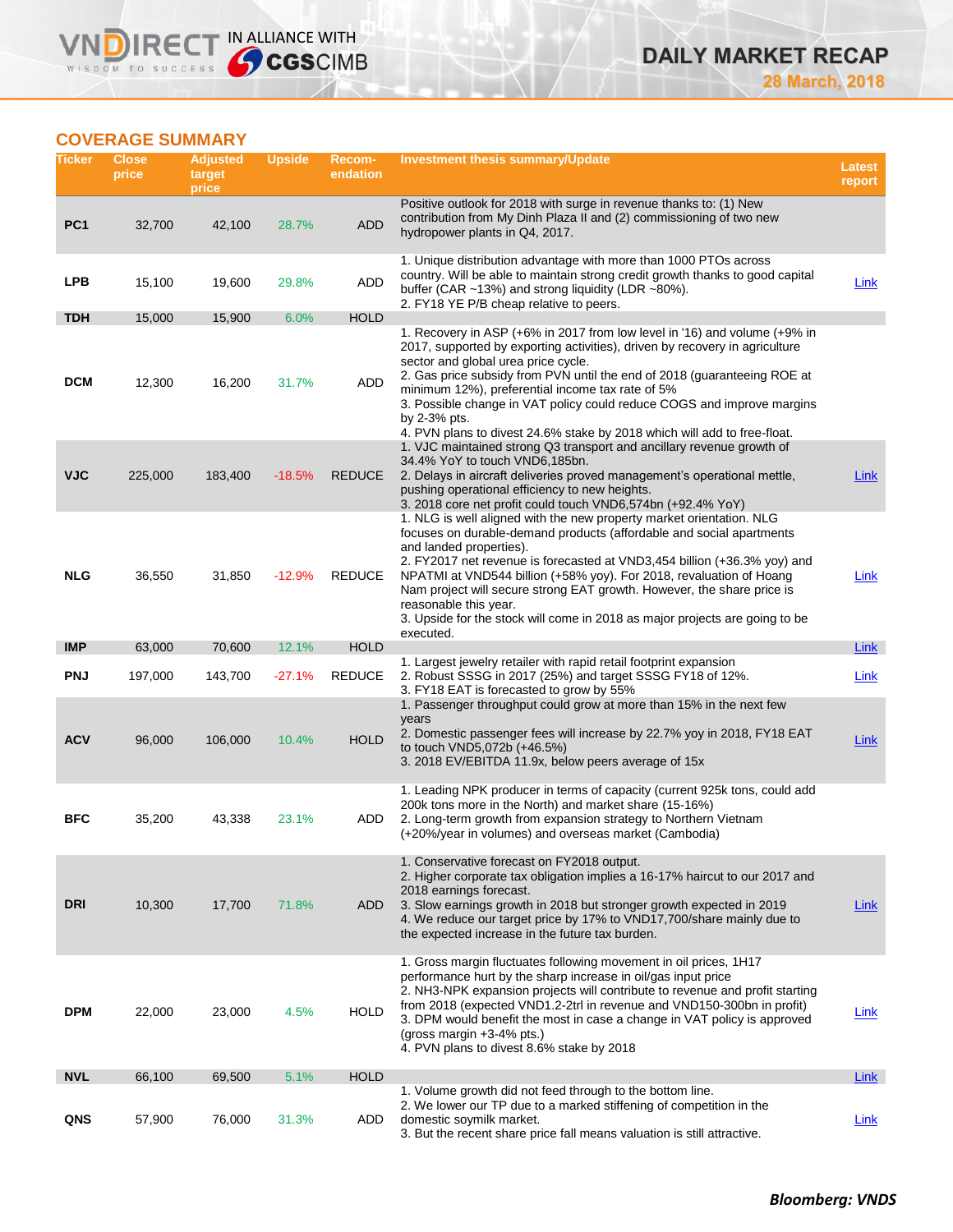# **DAILY MARKET RECAP**

**28 March, 2018**

| Ticker     | <b>Close</b><br>price | <b>Adjusted</b><br>target<br>price | <b>Upside</b> | Recom-<br>endation | Investment thesis summary/Update                                                                                                                                                                                                                                                                                                                                                                                                                                                                                                                                                                                  | <b>Latest</b><br>report |
|------------|-----------------------|------------------------------------|---------------|--------------------|-------------------------------------------------------------------------------------------------------------------------------------------------------------------------------------------------------------------------------------------------------------------------------------------------------------------------------------------------------------------------------------------------------------------------------------------------------------------------------------------------------------------------------------------------------------------------------------------------------------------|-------------------------|
| <b>SBV</b> | 32,000                | 40,900                             | 27.8%         | <b>ADD</b>         | 1. The new factory launch will be behind schedule.<br>2. We revise up our DCF-based target price by 5% to VND44,100                                                                                                                                                                                                                                                                                                                                                                                                                                                                                               | <b>Link</b>             |
| <b>CTG</b> | 35,200                | 20,700                             | $-41.2%$      | <b>REDUCE</b>      |                                                                                                                                                                                                                                                                                                                                                                                                                                                                                                                                                                                                                   |                         |
| <b>ACB</b> | 46,900                | 29,800                             | $-36.5%$      | <b>REDUCE</b>      |                                                                                                                                                                                                                                                                                                                                                                                                                                                                                                                                                                                                                   |                         |
| <b>DPR</b> | 39,300                | 51,900                             | 32.1%         | ADD                | 1. ASP will stay at high levels in 4Q 2017 and FY2018.<br>2. Surge in 2018 disposal earnings given spike in 9M 2017 rubber wood<br>price.<br>3. Tapping volume rise and disposals to drive FY2018 EAT growth                                                                                                                                                                                                                                                                                                                                                                                                      | Link                    |
| <b>LTG</b> | 41,200                | 66,270                             | 60.8%         | ADD                | 1. All segments apart from CPC grew in 3Q<br>2. CPC segment's 22% YoY drop in sales 3Q was an aberration.<br>3. Booming rice exports to China and Philippines should boost Agrifood<br>sales.<br>4. For 2017, we raise our net sales forecast by 7.6% but lower our net profit<br>forecast by 8.7% as a result of a 0.8bps decrease in our forecasted gross<br>margin.<br>5. For 2018, we expect a 7.1% growth in top line to touch VND8,781bn and<br>a 18.4% growth in bottom line to touch VND517bn.                                                                                                            | Link                    |
| VCB        | 70,500                | 43,100                             | $-38.9%$      | <b>REDUCE</b>      |                                                                                                                                                                                                                                                                                                                                                                                                                                                                                                                                                                                                                   |                         |
| <b>MBB</b> | 35,400                | 38,600                             | $9.0\%$       | <b>HOLD</b>        | 1. MBB is looking to push fee income through bancassurance and<br>internet/mobile banking.<br>2. High loan growth to be supported by sufficient capital and funding.<br>3. MBB still trades at a discount to peers.                                                                                                                                                                                                                                                                                                                                                                                               | Link                    |
| <b>VSC</b> | 39,000                | 62,300                             | 59.7%         | ADD                | 1. 9M2017 revenue reached VND959bn (+21.9% YoY) and net profit<br>touched VND190bn (+0.4% YoY).<br>2. VSC will boost VGP capacity by a third to 800,000 TEU by 2019 through<br>the additional of a new quay crane and a back-end logistics center which is<br>75% complete at the moment.<br>3. 2018 net profit expected to soar to VND360bn (+34.8% YoY).<br>4. Valuation is attractive due to the foreign investors' sell off over the last<br>few weeks. VSC is currently trading at 12M EV/EBITDA 5.6x, well below<br>the peer average of 6.7x.                                                               | Link                    |
| <b>VPB</b> | 64,900                | 68,000                             | 4.8%          | <b>HOLD</b>        | 1. VPB delivered ROA of 1.9% and ROE of 24.8% in FY16, the highest<br>returns-on-capital among local peers and impressive even in a regional<br>context.<br>2. FY16 NIM of 7.7% was driven by a shift in loan mix towards higher<br>yielding segments, such as consumer finance, retail, household and micro-<br>SME loans.<br>3. Strong topline growth in FY14-16, complemented by an improvement in<br>operational efficiency on continued investments into technology.<br>4. We expect strong earnings growth in FY17-20F with forecasted net profit<br>CAGR of 25.6% and sustained high average ROE of 22.7%. | Link                    |
| тсм        | 24,550                | 29,300                             | 19.3%         | ADD                | 1. FY17 earnings to surge by 87% on core business recovery, declining<br>revenue contribution from low margin yarn segment and land sales.<br>2. We expect healthy sales growth to be sustained into 2018 on continued<br>strength in garment sales and fabric capacity expansion<br>3. Reported earnings to fall, however, due to lack of one-time gains.<br>4. TCM is trading at a FY18F forward PE of 7.7x which is roughly in line<br>with the sector average.                                                                                                                                                | Link                    |
| <b>GMD</b> | 31,200                | 37,500                             | 20.2%         | <b>ADD</b>         | 1. Capacity constraints and tariff pressure due to continued financial<br>pressures in the global shipping industry have led to subdued topline<br>growth so far this year.<br>2. NDP will be the main growth engine for 2018 and beyond as designed<br>capacity skyrockets from 600,000 TEU pa in 2018 to 1.9mn TEU pa by<br>2022.<br>3. GMD is resuming the Gemalink deep water port project.<br>4. Valuation is more than fair as the stock trades at a TTM EV/EBITDA of<br>16.1x, a huge premium to the peer average of 6.7x.                                                                                 | <b>Link</b>             |

**VNDIRECT IN ALLIANCE WITH** 

WISDOM TO SUCCESS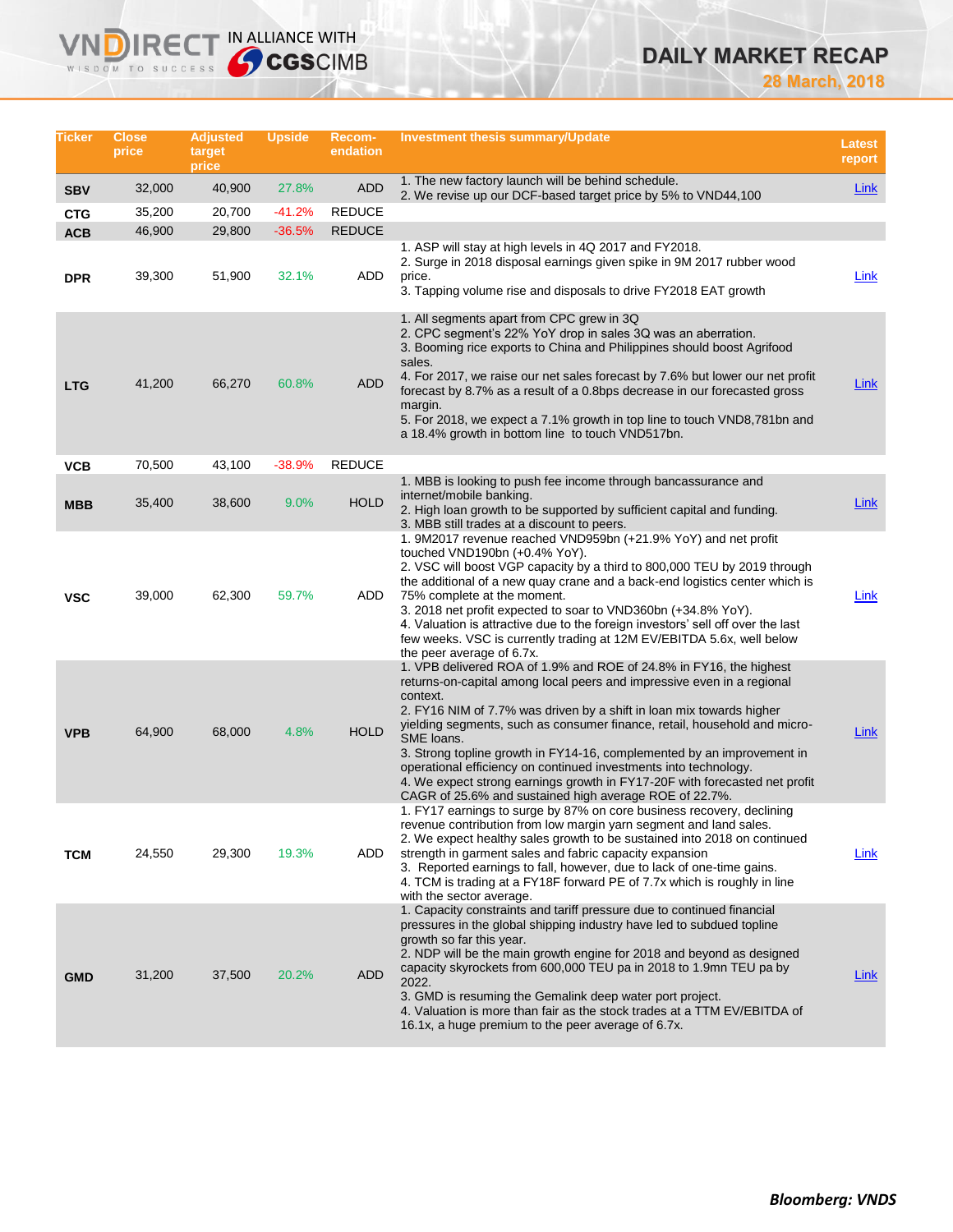# **MARKET MOVEMENTS**

WISDOM TO SUCCESS

|                                  | <b>HOSE</b>  |       |      |        |              |  |  |  |  |  |
|----------------------------------|--------------|-------|------|--------|--------------|--|--|--|--|--|
| <b>VND</b><br><b>Top gainers</b> |              |       |      |        |              |  |  |  |  |  |
| <b>Ticker</b>                    | Last         | Cha   | %chq | Vol.   | <b>Index</b> |  |  |  |  |  |
|                                  | <b>Price</b> |       |      |        | impact       |  |  |  |  |  |
| ITD                              | 10,550       | 690   | 7.0  | 75,400 | 0.005        |  |  |  |  |  |
| <b>NAV</b>                       | 5,670        | 370   | 7.0  | 10     | 0.001        |  |  |  |  |  |
| <b>TDW</b>                       | 21,500       | 1,400 | 7.0  | 10     | 0.004        |  |  |  |  |  |
| HU <sub>1</sub>                  | 9,450        | 610   | 6.9  | 87,080 | 0.002        |  |  |  |  |  |
| <b>AGM</b>                       | 9,000        | 580   | 6.9  | 260    | 0.004        |  |  |  |  |  |

NDIRECT IN ALLIANCE WITH

| <b>Top losers</b> |              |          |        |         | <b>VND</b>   |
|-------------------|--------------|----------|--------|---------|--------------|
| <b>Ticker</b>     | Last         | Cha      | %chq   | Vol.    | <b>Index</b> |
|                   | <b>Price</b> |          |        |         | impact       |
| НII               | 23,600       | $-800$   | $-7.1$ | 20,710  | $-0.009$     |
| <b>PNC</b>        | 18,600       | $-1,400$ | $-7.0$ | 8,380   | $-0.006$     |
| <b>TLD</b>        | 15,450       | $-1,150$ | $-6.9$ | 890,440 | $-0.008$     |
| LAF               | 10,750       | $-800$   | $-6.9$ | 240     | $-0.004$     |
| <b>NVT</b>        | 5,700        | -420     | $-6.9$ | 355,110 | $-0.014$     |

|               | <b>Top index movers</b> |       |      |         |              |  |  |  |  |  |
|---------------|-------------------------|-------|------|---------|--------------|--|--|--|--|--|
| <b>Ticker</b> | Last                    | Cha   | %chq | Vol.    | <b>Index</b> |  |  |  |  |  |
|               | <b>Price</b>            |       |      |         | impact       |  |  |  |  |  |
| VIC           | 114,500                 | 1,500 | 1.3  | 1.45MLN | 1.454        |  |  |  |  |  |
| <b>MSN</b>    | 110,400                 | 1,400 | 1.3  | 450,680 | 0.595        |  |  |  |  |  |
| <b>BID</b>    | 44,550                  | 450   | 1.0  | 1.67MLN | 0.565        |  |  |  |  |  |
| <b>VJC</b>    | 225,000                 | 3,000 | 1.4  | 630,320 | 0.497        |  |  |  |  |  |
| <b>PLX</b>    | 82,900                  | 900   | 1.1  | 500,520 | 0.428        |  |  |  |  |  |

| <b>VND</b><br><b>Top index laggers</b> |              |          |        |         |              |  |  |  |  |
|----------------------------------------|--------------|----------|--------|---------|--------------|--|--|--|--|
| <b>Ticker</b>                          | Last         | Cha      | %chq   | Vol.    | <b>Index</b> |  |  |  |  |
|                                        | <b>Price</b> |          |        |         | impact       |  |  |  |  |
| <b>SAB</b>                             | 239,100      | $-4,900$ | $-2.0$ | 104.670 | $-1.155$     |  |  |  |  |
| <b>VNM</b>                             | 211,000      | $-2,000$ | $-0.9$ | 585,030 | $-1.067$     |  |  |  |  |
| <b>CTG</b>                             | 35,200       | $-600$   | $-1.7$ | 4.85MLN | $-0.821$     |  |  |  |  |
| <b>VCB</b>                             | 70,500       | $-500$   | -0.7   | 1.64MLN | $-0.661$     |  |  |  |  |
| <b>MBB</b>                             | 35,400       | $-400$   | $-1.1$ | 4.04MLN | $-0.267$     |  |  |  |  |

|               | <b>Top active volume</b> |          |        |               | <b>VND</b>   |
|---------------|--------------------------|----------|--------|---------------|--------------|
| <b>Ticker</b> | Last                     | Cha      | %chq   | Vol.          | <b>Index</b> |
|               | <b>Price</b>             |          |        |               | impact       |
| <b>FLC</b>    | 6,450                    | $-130$   |        | -2.0 20.87MLN | $-0.033$     |
| IDI           | 13,800                   | $\Omega$ | 0.0    | 7.12MLN       | 0.000        |
| <b>STB</b>    | 15,350                   | -150     | $-1.0$ | 6.52MLN       | $-0.104$     |
| <b>OGC</b>    | 2,200                    | 130      | 6.3    | 6.15MLN       | 0.014        |
| FIT           | 6,900                    | 0        | 0.0    | 5.53MLN       | 0.000        |

|                    |              | <b>HOSE</b> |         |        |              |                    |              | <b>HNX</b> |      |        |              |
|--------------------|--------------|-------------|---------|--------|--------------|--------------------|--------------|------------|------|--------|--------------|
| <b>Top gainers</b> |              |             |         |        | <b>VND</b>   | <b>Top gainers</b> |              |            |      |        | <b>VND</b>   |
| Ticker             | Last         | Chg         | $%$ chg | Vol.   | <b>Index</b> | Ticker             | Last         | Chg        | %chg | Vol.   | <b>Index</b> |
|                    | <b>Price</b> |             |         |        | impact       |                    | <b>Price</b> |            |      |        | impact       |
| ITD                | 10.550       | 690         | 7.0     | 75,400 | 0.005        | <b>SIC</b>         | 13,300       | 2,980      | 19.6 | 31,900 | 0.000        |
| <b>NAV</b>         | 5,670        | 370         | 7.0     | 10     | 0.001        | <b>KSK</b>         | 1,100        | 100        | 10.0 | 21,800 | 0.000        |
| TDW                | 21,500       | 1,400       | 7.0     | 10     | 0.004        | <b>SSM</b>         | 14,300       | 1,300      | 10.0 | 2,400  | 0.000        |
| HU1                | 9,450        | 610         | 6.9     | 87,080 | 0.002        | TV <sub>3</sub>    | 33,500       | 3,000      | 9.8  | 500    | 0.000        |
| AGM                | 9,000        | 580         | 6.9     | 260    | 0.004        | CAG                | 47,100       | 4,200      | 9.8  | 100    | 0.000        |
|                    |              |             |         |        |              |                    |              |            |      |        |              |

| <b>Top losers</b> |              |          |         |         | <b>VND</b> | <b>Top losers</b> |              |          |         |       | <b>VND</b>   |
|-------------------|--------------|----------|---------|---------|------------|-------------------|--------------|----------|---------|-------|--------------|
| Ticker            | Last         | Chg      | $%$ chg | Vol.    | Index      | Ticker            | Last         | Chg      | $%$ chg | Vol.  | <b>Index</b> |
|                   | <b>Price</b> |          |         |         | impact     |                   | <b>Price</b> |          |         |       | impact       |
| HII               | 23.600       | $-800$   | -7.1    | 20.710  | $-0.009$   | <b>BTW</b>        | 15,300       | $-1.700$ | $-10.0$ | 100   | 0.000        |
| <b>PNC</b>        | 18,600       | $-1,400$ | $-7.0$  | 8,380   | $-0.006$   | <b>SGH</b>        | 33,300       | $-3,700$ | $-10.0$ | 100   | 0.000        |
| TLD               | 15.450       | $-1,150$ | $-6.9$  | 890.440 | $-0.008$   | VNF               | 45,900       | $-5.000$ | $-9.8$  | 200   | 0.000        |
| LAF               | 10,750       | $-800$   | $-6.9$  | 240     | $-0.004$   | <b>CTT</b>        | 6,500        | $-700$   | $-9.7$  | 4,900 | 0.000        |
| NVT               | 5,700        | -420     | -6.9    | 355,110 | $-0.014$   | KST               | 17,900       | $-1,900$ | $-9.6$  | 300   | 0.000        |

| <b>VND</b><br><b>Top index movers</b> |                      |       |         |         |                 | <b>VND</b><br>Top index movers |                      |       |         |         |                        |
|---------------------------------------|----------------------|-------|---------|---------|-----------------|--------------------------------|----------------------|-------|---------|---------|------------------------|
| Ticker                                | Last<br><b>Price</b> | Chg   | $%$ chq | Vol.    | Index<br>impact | Ticker                         | Last<br><b>Price</b> | Chg   | $%$ chg | Vol.    | <b>Index</b><br>impact |
| VIC                                   | 114,500              | 1.500 | 1.3     | .45MLN  | 1.454           | <b>VCS</b>                     | 257.600              | 9,800 | 4.0     | 414.700 | 0.213                  |
| <b>MSN</b>                            | 110,400              | 1.400 | 1.3     | 450.680 | 0.595           | <b>PVS</b>                     | 22.100               | 500   | 2.3     | 7.55MLN | 0.121                  |
| BID                                   | 44.550               | 450   | 1.0     | .67MLN  | 0.565           | <b>NDN</b>                     | 17.300               | 1.500 | 9.5     | 769.400 | 0.055                  |
| <b>VJC</b>                            | 225,000              | 3,000 | 1.4     | 630.320 | 0.497           | <b>DNP</b>                     | 18,900               | 1,200 | 6.8     | 18.400  | 0.029                  |
| PLX                                   | 82,900               | 900   | 1.1     | 500,520 | 0.428           | <b>SLS</b>                     | 82,000               | 4,500 | 5.8     | 16,500  | 0.024                  |

|            | <b>Top index laggers</b> |          |         |         | <b>VND</b>      | <b>VND</b><br>Top index laggers |                      |          |         |         |                        |
|------------|--------------------------|----------|---------|---------|-----------------|---------------------------------|----------------------|----------|---------|---------|------------------------|
| Ticker     | Last<br><b>Price</b>     | Chg      | $%$ chq | Vol.    | Index<br>impact | Ticker                          | Last<br><b>Price</b> | Chg      | $%$ chg | Vol.    | <b>Index</b><br>impact |
| SAB        | 239.100                  | $-4.900$ | $-2.0$  | 104.670 | $-1.155$        | <b>ACB</b>                      | 46.900               | $-600$   | -1.3    | 2.28MLN | $-0.503$               |
| <b>VNM</b> | 211,000                  | $-2,000$ | $-0.9$  | 585.030 | $-1.067$        | <b>SHB</b>                      | 13,000               | $-200$   | $-1.5$  | 9.74MLN | $-0.222$               |
| CTG        | 35,200                   | $-600$   | $-1.7$  | 4.85MLN | $-0.821$        | VCG                             | 23,200               | $-800$   | $-3.3$  | 832.500 | $-0.096$               |
| <b>VCB</b> | 70.500                   | $-500$   | $-0.7$  | .64MLN  | $-0.661$        | <b>PGS</b>                      | 31,000               | $-2,000$ | -6.1    | 149,600 | $-0.071$               |
| MBB        | 35,400                   | $-400$   | -1.1    | 4.04MLN | $-0.267$        | DL1                             | 43,000               | $-1,000$ | $-2.3$  | 400     | $-0.055$               |

| <b>Top active volume</b> |              |                |         |                 | <b>VND</b>   | <b>Top active volume</b> |              |        |         |         | <b>VND</b>   |  |
|--------------------------|--------------|----------------|---------|-----------------|--------------|--------------------------|--------------|--------|---------|---------|--------------|--|
| Ticker                   | Last         | Chg            | $%$ chg | Vol.            | <b>Index</b> | Ticker                   | Last         | Chg    | $%$ chg | Vol.    | <b>Index</b> |  |
|                          | <b>Price</b> |                |         |                 | impact       |                          | <b>Price</b> |        |         |         | impact       |  |
| <b>FLC</b>               | 6.450        | $-130$         |         | $-2.020.87$ MLN | $-0.033$     | <b>SHB</b>               | 13.000       | $-200$ | -1.5    | 9.74MLN | 0.000        |  |
| IDI                      | 13,800       | $\overline{0}$ | $0.0\,$ | 7.12MLN         | 0.000        | <b>PVS</b>               | 22,100       | 500    | 2.3     | 7.55MLN | 0.000        |  |
| <b>STB</b>               | 15.350       | $-150$         | $-1.0$  | 6.52MLN         | $-0.104$     | <b>ACB</b>               | 46.900       | $-600$ | -1.3    | 2.28MLN | 0.000        |  |
| OGC                      | 2,200        | 130            | 6.3     | 6.15MLN         | 0.014        | <b>DST</b>               | 3,000        | 200    | 7.1     | 1.87MLN | 0.000        |  |
| FIT                      | 6,900        | 0              | 0.0     | 5.53MLN         | 0.000        | CEO                      | 12,900       | 200    | .6      | 1.65MLN | 0.000        |  |
|                          |              |                |         |                 |              |                          |              |        | --      |         | -- --        |  |

*28-Mar Source: Bloomberg*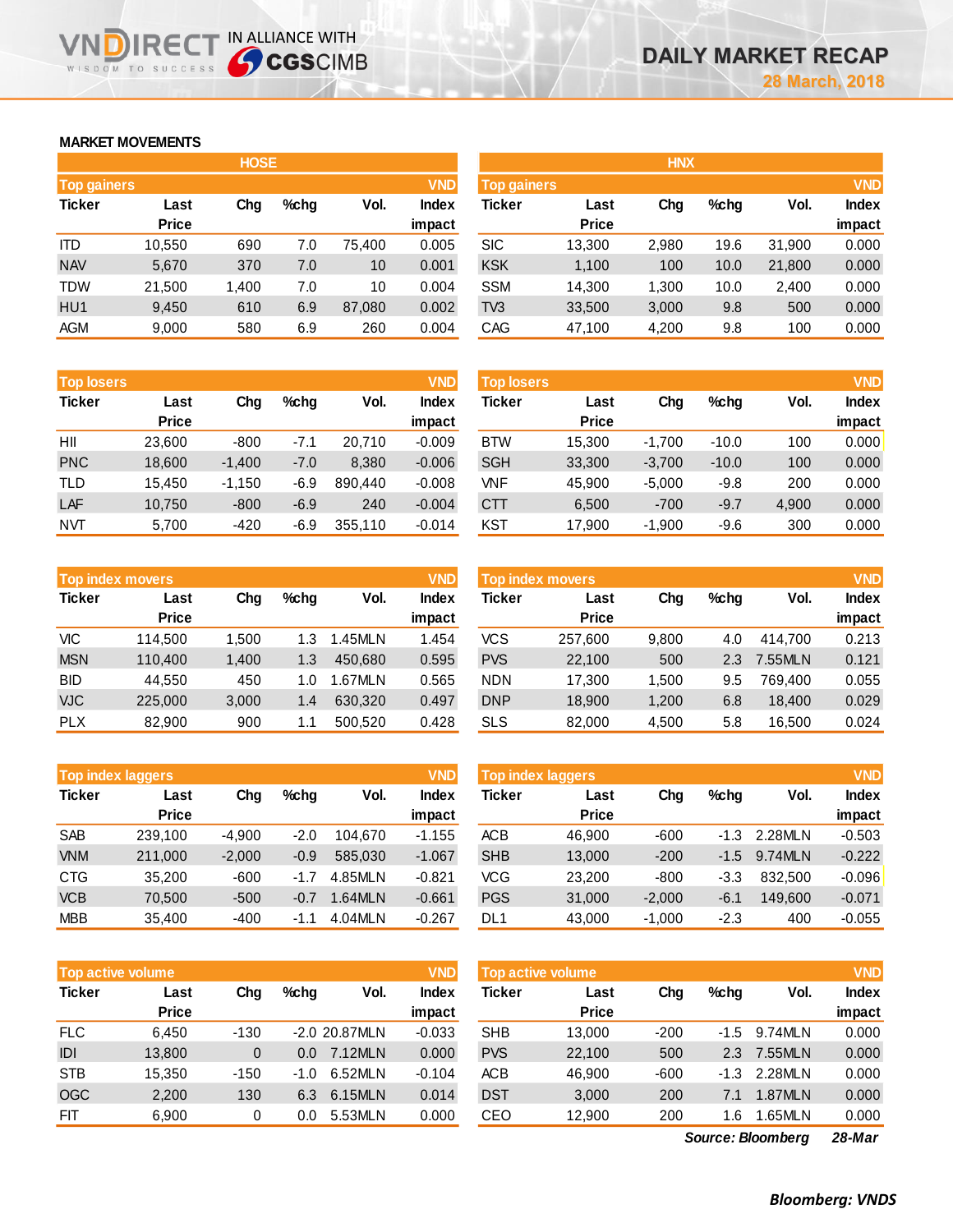# **FOREIGN ACTIVITIES**

**VNDIRECT IN ALLIANCE WITH** 

| Volume (Mn'shs)       | <b>HOSE</b> | d/d    | <b>HNX</b> | d/d      | <b>Value (VND'bn)</b> | <b>HOSE</b> | ld/di  | <b>HNX</b> | d/d    |
|-----------------------|-------------|--------|------------|----------|-----------------------|-------------|--------|------------|--------|
| <b>BUY</b>            | 27.3        | 115.5% | 2.6        | 524.4%   | <b>BUY</b>            | 1.516.8     | 122.7% | 52.4       | 534.1% |
| % of market           | 13.3%       |        | 5.9%       |          | % of market           | 25.0%       |        | 6.3%       |        |
| <b>SELL</b>           | 24.0        | 34.4%  | 2.9        | $-14.2%$ | <b>SELL</b>           | 1.394.7     | 38.2%  | 58.2       | -10.4% |
| % of market           | 11.7%       |        | 6.6%       |          | % of market           | 23.0%       |        | 7.0%       |        |
| <b>NET BUY (SELL)</b> | 3.28        |        | (0.3)      |          | <b>NET BUY (SELL)</b> | 122.1       |        | (5.8)      |        |

**Foreign net buy/sell (30 days) in VND'bn**

*Source: HSX, HNX*

 $(1,200)$  , the reader respectively. The reader respectively. The respective respective respective respectively. The respective respective respectively. The respective respectively. The respective respective respectively. (1,000) (800) (600) (400) (200) 0 200 400 600 800 **HOSE HNX** 

| <b>2018 ACCUMULATION</b>                  |         |                       |        |               |                       |          |                |            |           |
|-------------------------------------------|---------|-----------------------|--------|---------------|-----------------------|----------|----------------|------------|-----------|
| <b>Volume (MIn'shs)</b>                   |         | <b>HOSE % of 2017</b> |        | HNX % of 2017 | Value (VND'bn)        |          | HOSE % of 2017 | <b>HNX</b> | % of 2017 |
| <b>BUY</b>                                | 1.321.9 | 37.3%                 | 120.7  | 30.1%         | <b>BUY</b>            | 68.940.8 | 40.8%          | 2.746.3    | 33.0%     |
| % of market                               | 9.3%    |                       | 2.9%   |               | % of market           | 16.8%    |                | 1.6%       |           |
| <b>SELL</b>                               | 1.122.3 | 34.5%                 | 141.5  | 34.7%         | <b>SELL</b>           | 59.556.5 | 41.2%          | 3,337.7    | 38.7%     |
| % of market                               | 7.9%    |                       | 3.4%   |               | % of market           | 14.5%    |                | 2.0%       |           |
| <b>NET BUY (SELL)</b><br>Source: HSX, HNX | 199.6   |                       | (20.8) |               | <b>NET BUY (SELL)</b> | 9,384    |                | (591.4)    |           |

*Bloomberg: VNDS*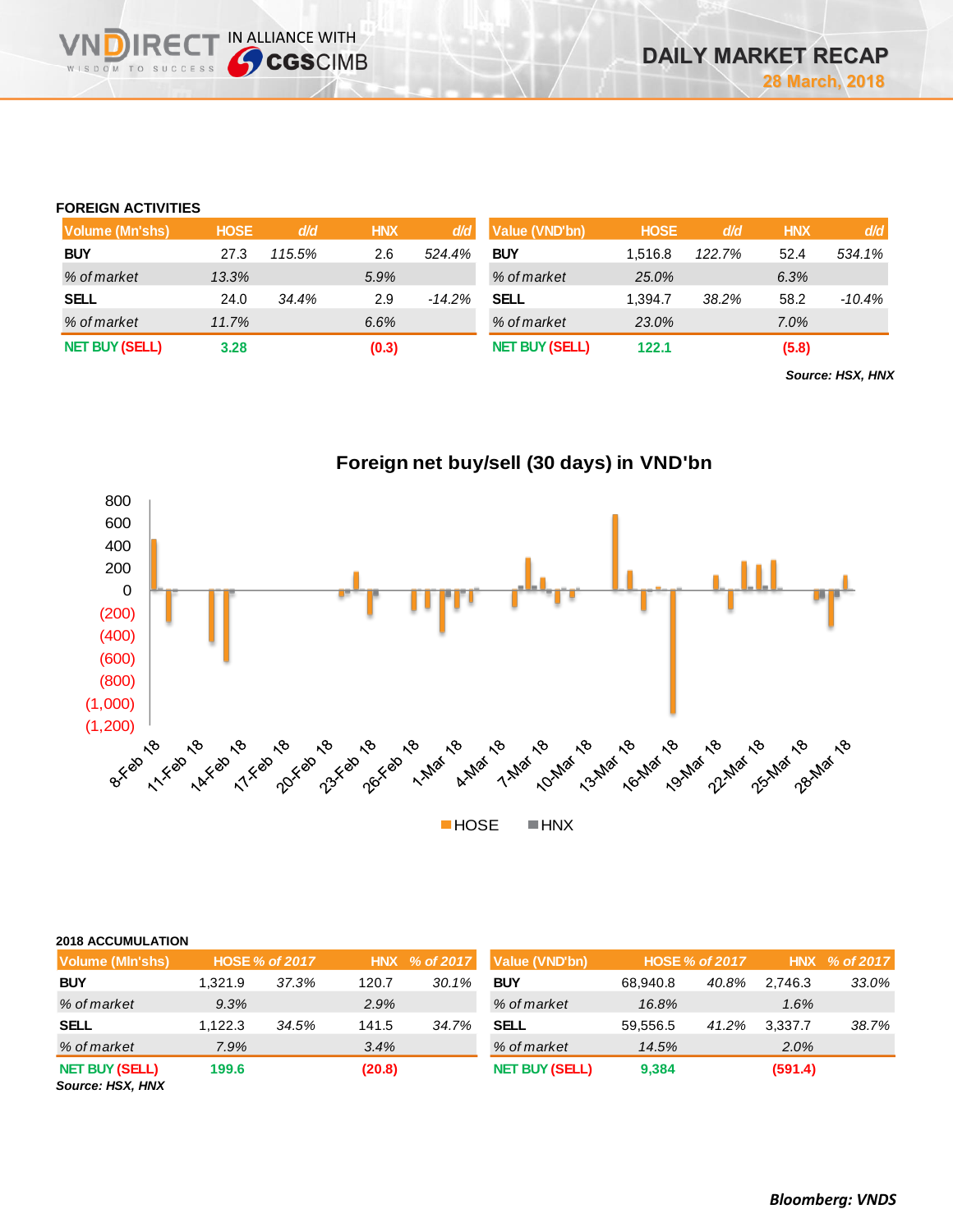### **FOREIGN ACTIVITIES**

**VNDIRECT IN ALLIANCE WITH** 

|               |                                                 | <b>HOSE</b> |         |       |                        | <b>HNX</b>                                     |                      |        |         |       |                 |
|---------------|-------------------------------------------------|-------------|---------|-------|------------------------|------------------------------------------------|----------------------|--------|---------|-------|-----------------|
|               | Top buy by foreigners (value)                   |             |         |       | <b>VND'bn</b>          | <b>VND'bn</b><br>Top buy by foreigners (value) |                      |        |         |       |                 |
| <b>Ticker</b> | Value<br>Chg<br>$%$ chg<br>Last<br><b>Price</b> |             |         |       | <b>Index</b><br>impact | Ticker                                         | Last<br><b>Price</b> | Chg    | %chg    | Value | Index<br>impact |
| <b>FPT</b>    | 58,900                                          | $-600$      | $-1.01$ | 585.0 | $-0.117$               | <b>VGC</b>                                     | 24,600               | 0      | 0.00    | 37.3  | 0.000           |
| <b>VNM</b>    | 211,000                                         | $-2,000$    | $-0.94$ | 251.8 | $-1.067$               | <b>VCG</b>                                     | 23,200               | $-800$ | $-3.33$ | 5.8   | 0.000           |
| <b>MBB</b>    | 35.400                                          | $-400$      | $-1.12$ | 126.1 | $-0.267$               | <b>SHS</b>                                     | 23.400               | $-100$ | $-0.43$ | 2.2   | 0.000           |
| <b>REE</b>    | 38,600                                          | 600         | 1.58    | 69.5  | 0.068                  | <b>VCS</b>                                     | 257,600              | 9,800  | 3.95    | 1.6   | 0.000           |
| <b>VHC</b>    | 64,800                                          | 1,300       | 2.05    | 62.2  | 0.044                  | <b>HUT</b>                                     | 8,700                | $-100$ | $-1.14$ | 1.3   | 0.000           |

|               | <b>Top sell by foreigners (value)</b> |          |         |       | VND'bn          | Top sell by foreigners (value) |                      |          |         |       | <b>VND'bn</b>          |
|---------------|---------------------------------------|----------|---------|-------|-----------------|--------------------------------|----------------------|----------|---------|-------|------------------------|
| <b>Ticker</b> | Last<br><b>Price</b>                  | Chg      | %chq    | Value | Index<br>impact | Ticker                         | Last<br><b>Price</b> | Chg      | %chg    | Value | <b>Index</b><br>impact |
| <b>FPT</b>    | 58,900                                | $-600$   | $-1.01$ | 584.9 | $-0.117$        | VGC                            | 24.600               | 0        | 0.00    | 41.4  | 0.000                  |
| <b>VNM</b>    | 211,000                               | $-2,000$ | $-0.94$ | 212.3 | $-1.067$        | <b>VCG</b>                     | 23,200               | $-800$   | $-3.33$ | 4.7   | 0.000                  |
| <b>MBB</b>    | 35.400                                | $-400$   | $-1.12$ | 126.1 | $-0.267$        | <b>PGS</b>                     | 31.000               | $-2.000$ | $-6.06$ | 3.6   | 0.000                  |
| <b>NVL</b>    | 66.100                                | 1.100    | .69     | 75.9  | 0.264           | <b>HUT</b>                     | 8.700                | $-100$   | $-1.14$ | 1.6   | 0.000                  |
| <b>REE</b>    | 38,600                                | 600      | 1.58    | 69.7  | 0.068           | <b>DBC</b>                     | 23,000               | $-900$   | $-3.77$ | 1.5   | 0.000                  |

|               | <b>VND'bn</b><br>Top net buy by foreigners (value) |          |         |       |                 |            | Top net buy by foreigners (value) |        |         |       |                 |  |
|---------------|----------------------------------------------------|----------|---------|-------|-----------------|------------|-----------------------------------|--------|---------|-------|-----------------|--|
| <b>Ticker</b> | Last<br><b>Price</b>                               | Chg      | $%$ chg | Value | Index<br>impact | Ticker     | Last<br><b>Price</b>              | Chg    | %chg    | Value | Index<br>impact |  |
| <b>VHC</b>    | 64.800                                             | 1.300    | 2.05    | 62.2  | 0.044           | <b>SHS</b> | 23.400                            | $-100$ | $-0.43$ | 1.9   | 0.000           |  |
| <b>VNM</b>    | 211.000                                            | $-2,000$ | $-0.94$ | 39.5  | $-1.067$        | <b>VCS</b> | 257.600                           | 9,800  | 3.95    | 1.6   | 0.000           |  |
| <b>VIC</b>    | 114.500                                            | 1.500    | 1.33    | 36.5  | 1.454           | <b>VCG</b> | 23,200                            | $-800$ | $-3.33$ | 1.1   | 0.000           |  |
| <b>HDB</b>    | 45.450                                             | 650      | 1.45    | 28.4  | 0.234           | <b>APS</b> | 3.200                             | 200    | 6.67    | 0.6   | 0.000           |  |
| AAA           | 26,050                                             | $-250$   | $-0.95$ | 26.4  | $-0.008$        | <b>VMC</b> | 51.600                            | $-500$ | $-0.96$ | 0.2   | 0.000           |  |

|               | VND'bn<br>Top net sell by foreigners (value) |          |         |         |                 |            | Top net sell by foreigners (value) |          |         |         |                 |
|---------------|----------------------------------------------|----------|---------|---------|-----------------|------------|------------------------------------|----------|---------|---------|-----------------|
| <b>Ticker</b> | Last<br><b>Price</b>                         | Chg      | $%$ chg | Value   | Index<br>impact | Ticker     | Last<br><b>Price</b>               | Chg      | %chg    | Value   | Index<br>impact |
| <b>NVL</b>    | 66.100                                       | 1.100    | 1.69    | $-67.4$ | 0.264           | VGC        | 24.600                             | 0        | 0.00    | $-4.15$ | 0.000           |
| <b>CTD</b>    | 152,100                                      | $-5,900$ | $-3.73$ | $-31.0$ | $-0.170$        | <b>PGS</b> | 31,000                             | $-2,000$ | $-6.06$ | $-3.64$ | 0.000           |
| <b>DHG</b>    | 112,400                                      | $-3.100$ | $-2.68$ | $-22.9$ | $-0.149$        | DBC        | 23,000                             | $-900$   | $-3.77$ | $-1.49$ | 0.000           |
| <b>VRE</b>    | 50,800                                       | 500      | 0.99    | $-18.9$ | 0.349           | <b>VIX</b> | 9,200                              | 300      | 3.37    | $-1.16$ | 0.000           |
| <b>VJC</b>    | 225,000                                      | 3.000    | 1.35    | $-10.0$ | 0.498           | <b>SHB</b> | 13.000                             | $-200$   | $-1.52$ | $-0.64$ | 0.000           |

*28-Mar-18*

*Source: Bloomberg, HOSE, HNX*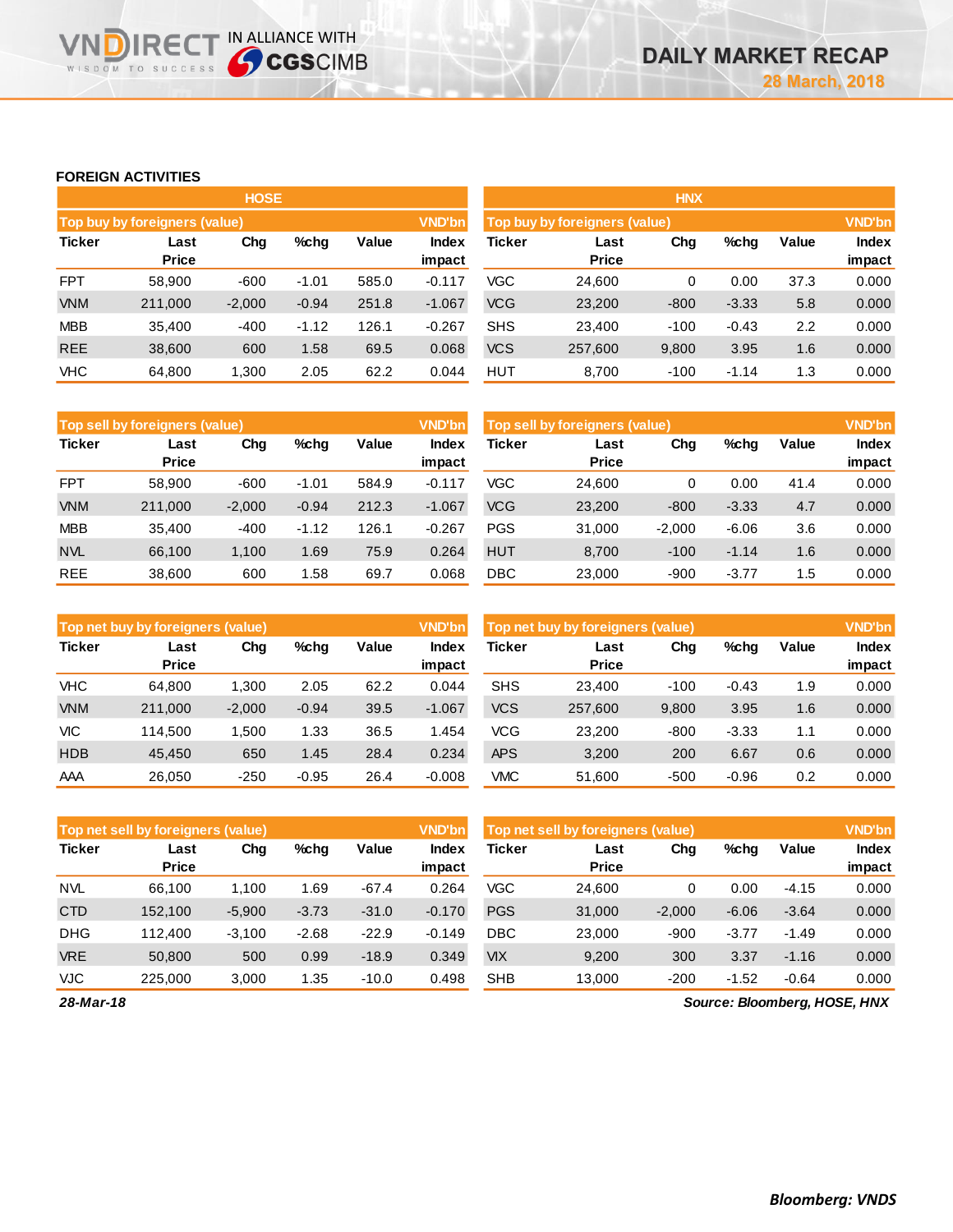# **TOP 60 MARKET CAP STOCKS SNAPSHOT ON HOSE**

**IN ALLIANCE WITH** 

WISDOM TO SUCCESS

| No. Ticker             | <b>Price</b>      |                 | Price change (%) |                 |                |                |               |              | Mkt. Cap Outs. Vol. Float ratio Avail. Fil Ave. daily vol. | P/E                       | P/B          | <b>ROE</b>   | <b>ROA</b>  |
|------------------------|-------------------|-----------------|------------------|-----------------|----------------|----------------|---------------|--------------|------------------------------------------------------------|---------------------------|--------------|--------------|-------------|
|                        | <b>VND</b>        | 1M              | 3M               | 6M              | <b>US\$mln</b> | <b>MIn'shs</b> | $\frac{9}{6}$ |              | $% (30 days-shs)$                                          | $\boldsymbol{\mathsf{x}}$ | $\pmb{\chi}$ | %            | $\%$        |
| 1 VNM VM               | 211,000           | 7.7             | 2.8              | 41.6            | 13,416         | 1,451          | 43.9          | 40.5         | 820,209                                                    | 33.2                      | 13.1         | 40.5         | 32.2        |
| 2 VIC VM               | 114,500           | 20.7            | 47.9             | 125.4           | 13,232         | 2,638          | 49.3          | 18.3         | 2,185,002                                                  | 48.3                      | 9.0          | 15.8         | 2.3         |
| 3 VCB VM               | 70,500            | $-4.5$          | 30.3             | 89.3            | 11,112         | 3,598          | 22.9          | 9.4          | 2,756,712                                                  | 27.9                      | 4.7          | 17.8         | 1.0         |
| 4 GAS VM               | 127,000           | 11.5            | 28.7             | 79.6            | 10,649         | 1,914          | 4.2           | 45.5         | 743,694                                                    | 25.8                      | 5.9          | 23.8         | 16.2        |
| 5 SAB VM               | 239,100           | 1.7             | $-4.1$           | $-10.1$         | 6,718          | 641            | 10.4          | 39.3         | 123,820                                                    | 32.5                      | 11.2         | 38.6         | 23.5        |
| 6 BID VM               | 44,550            | 14.2            | 80.0             | 126.7           | 6,673          | 3,419          | 4.4           | 27.3         | 2,474,002                                                  | 22.1                      | 3.3          | 15.6         | 0.6         |
| 7 CTG VM               | 35,200            | 4.8             | 45.2             | 90.3            | 5,742          | 3,723          | 15.8          | 0.0          | 10,516,660                                                 | 17.6                      | 2.1          | 12.0         | 0.7         |
| 8 MSN VM               | 110,400           | 23.8            | 45.8             | 98.2            | 5,066          | 1,047          | 36.3          | 21.0         | 773,867                                                    | 38.4                      | 7.8          | 20.6         | 4.5         |
| 9 VJC VM               | 225,000           | 12.5            | 55.2             | 108.5           | 4,449          | 451            | 56.3          | 3.6          | 860,907                                                    | 36.1                      | 20.9         | 68.7         | 14.3        |
| 10 VPB VM              | 64,900            | 8.9             | 60.2             | 74.2            | 4,258          | 1,497          | 89.9          | 0.0          | 4,180,452                                                  | 14.2                      | 3.3          | 26.9         | 2.5         |
| 11 VRE VM              | 50,800            | $-5.6$          | 8.3              | <b>N/A</b>      | 4,231          | 1,901          | 100.0         | 16.2         | 3,828,230                                                  | 47.9                      | 3.7          | 9.0          | 5.6         |
| 12 PLX VM              | 82,900            | $-7.8$          | 12.0             | 29.7            | 4,209          | 1,159          | 6.3           | 10.3         | 1,060,874                                                  | 27.5                      | 4.7          | 17.2         | $5.7\,$     |
| 13 HPG VM              | 59,900            | $-9.2$          | 30.8             | 58.7            | 3,981          | 1,517          | 58.9          | 9.4          | 6,865,086                                                  | 10.8                      | 2.8          | 30.8         | 18.6        |
| 14 ROS VM              | 144,300           | $5.2$           | $-15.1$          | 35.6            | 2,990          | 473            | 27.0          | 47.2         | 1,020,655                                                  | 80.6                      | 12.0         | 16.0         | 9.1         |
| 15 MBB VM              | 35,400            | 2.9             | 38.0             | 64.8            | 2,816          | 1,816          | 61.4          | 0.0          | 6,403,944                                                  | 18.1                      | 2.3          | 13.2         | 1.2         |
| 16 BVH VM              | 94,000            | 12.3            | 38.6             | 70.9            | 2,802          | 680            | 29.1          | 23.8         | 394,148                                                    | 41.9                      | 4.6          | 10.7         | 1.9         |
| 17 NVL VM              | 66,100            | 0.9             | 36.8             | 41.0            | 2,476          | 855            | 32.7          | 44.2         | 3,748,599                                                  | 26.1                      | 4.3          | 18.7         | 4.7         |
| 18 HDB VM              | 45,450            | 2.4             | <b>N/A</b>       | <b>N/A</b>      | 1,953          | 981            | 100.0         | 4.4          | 2,911,297                                                  | 23.3                      | 3.2          | 14.9         | 1.0         |
| 19 MWG VM              | 113,200           | $-8.7$          | $-13.5$          | $-1.8$          | 1,602          | 323            | 76.7          | 0.0          | 415,184                                                    | 15.8                      | 6.1          | 45.3         | 11.7        |
| 20 FPT VM              | 58,900            | $-1.5$          | 3.0              | 20.3            | 1,370          | 531            | 71.6          | 0.0          | 1,945,382                                                  | 10.6                      | 2.7          | 28.0         | 10.7        |
| 21 BHN VM              | 131,600           | $-10.6$         | 6.1              | 12.9            | 1,336          | 232            | 0.9           | 31.4         | 5,337                                                      | 40.7                      | 5.2          | 13.0         | 7.8         |
| 22 STB VM              | 15,350            | $-4.7$          | 18.5             | 21.8            | 1,213          | 1,804          | 94.0          | 13.8         | 13,600,010                                                 | 23.6                      | 1.2          | 5.1          | 0.3         |
| 23 PNJ VM              | 197,000           | 18.2            | 45.8             | 74.8            | 933            | 108            | 64.3          | 0.0          | 277,460                                                    | 29.3                      | 7.2          | 32.6         | 17.9        |
| 24 SSIVM               | 39,500            | 7.0             | 37.9             | 58.0            | 865            | 500            | 57.5          | 47.2         | 6,311,388                                                  | 16.7                      | 2.3          | 14.9         | $7.3$       |
| 25 EIB VM              | 13,900            | $-10.3$         | 10.8             | 13.0            | 749            | 1,229          | 83.8          | 0.0          | 766,984                                                    | 20.8                      | 1.2          | 5.9          | 0.6         |
| 26 DHG VM              | 112,400           | 7.8             | $-3.4$           | 5.5             | 644            | 131            | 31.8          | 2.9          | 274,641                                                    | 25.7                      | 5.3          | 20.5         | 16.0        |
| 27 KDH VM              | 36,700            | 6.4             | 33.5             | 52.9            | 624            | 388            | 61.1          | 4.7          | 254,007                                                    | 20.7                      | 2.4          | 11.7         | 5.8         |
| 28 VCIVM               | 108,000           | 25.3            | 45.7             | 83.4            | 568            | 120            | 95.7          | 9.2          | 114,851                                                    | 19.5                      | 9.3          | 31.9         | 12.1        |
| 29 REE VM              | 38,600            | 0.3             | $-5.6$           | 11.4<br>$-26.9$ | 524<br>522     | 310<br>78      | 68.2<br>89.2  | 0.0          | 1,206,050                                                  | 8.7                       | 1.5          | 18.1         | 10.7        |
| 30 CTD VM<br>31 DXG VM | 152,100<br>36,700 | $-16.0$<br>10.2 | $-31.8$<br>78.2  | 88.0            | 487            | 303            | 71.8          | 5.7<br>7.4   | 269,545<br>3,368,025                                       | 7.4<br>14.7               | 1.6<br>2.9   | 23.2<br>21.3 | 11.9<br>9.5 |
|                        |                   | $-4.0$          |                  |                 |                | 130            |               |              |                                                            |                           |              |              |             |
| 32 HCM VM<br>33 SBT VM | 76,800<br>17,350  | $-3.1$          | 27.4<br>$-15.0$  | 86.6<br>$-35.7$ | 436<br>423     | 557            | 38.0<br>49.9  | 41.2<br>39.9 | 427,919<br>5,002,069                                       | 17.9<br>13.9              | 3.8<br>1.4   | 17.8<br>7.6  | 10.6        |
| 34 GEX VM              | 35,000            | 10.6            | <b>N/A</b>       | <b>N/A</b>      | 409            | 267            | 71.6          | 34.6         | 857,237                                                    | 14.2                      | 2.4          | 18.0         | 3.3<br>6.7  |
| 35 GMD VM              | 31,200            | $-11.5$         | $-7.7$           | $-14.0$         | 394            | 288            | 59.6          | 0.0          | 1,383,727                                                  | 16.0                      | 1.4          | 8.1          | 4.7         |
| 36 NT2 VM              | 30,800            | $-2.8$          | $-4.6$           | 16.2            | 388            | 288            | 32.1          | 27.0         | 398,076                                                    | 11.2                      | 1.8          | 16.1         | 7.1         |
| 37 PDR VM              | 39,750            | 12.0            | 11.3             | 30.8            | 387            | 222            | 38.3          | 41.6         | 1,384,199                                                  | 20.8                      | 3.1          | 16.2         | 4.6         |
| 38 DPM VM              | 22,000            | $-6.4$          | 3.8              | $-3.9$          | 377            | 391            | 35.2          | 26.1         | 899,034                                                    | 14.4                      | 1.1          | 8.7          | $7.0$       |
| 39 HSG VM              | 22,900            | $-5.8$          | $-5.0$           | $-19.6$         | 351            | 350            | 54.0          | 23.2         | 2,492,613                                                  | 6.5                       | 1.6          | 28.8         | 7.9         |
| 40 KDC VM              | 38,550            | $-9.9$          | $-1.7$           | $-9.3$          | 347            | 206            | 44.5          | 36.7         | 186,267                                                    | 14.1                      | 1.2          | 9.2          | 6.0         |
| 41 PAN VM              | 65,000            | 2.5             | 80.8             | 74.3            | 342            | 120            | 60.2          | 58.7         | 205,091                                                    | 19.2                      | 2.8          | 14.7         | 7.6         |
| 42 HNG VM              | 8,800             | 41.9            | $-7.9$           | $-10.3$         | 342            | 887            | 44.8          | 47.5         | 4,481,121                                                  | 6.3                       | 0.6          | 10.3         | 3.2         |
| 43 CII VM              | 30,700            |                 | $-14.0 - 11.9$   | $-2.5$          | 331            | 246            | 69.6          | 12.5         | 882,847                                                    | 5.1                       | 1.5          | 35.8         | 9.8         |
| 44 TCH VM              | 21,000            | 5.5             | $-3.7$           | 30.8            | 325            | 353            | 51.2          | 46.1         | 1,543,939                                                  | 15.6                      | 1.7          | 11.3         | 10.2        |
| 45 PVD VM              | 19,100            | $-17.0$         | $-20.4$          | 30.8            | 320            | 383            | 48.1          | 24.7         | 2,443,110                                                  | 412.6                     | 0.6          | 0.2          | 0.1         |
| 46 NLG VM              | 36,550            | 14.2            | 31.8             | 51.4            | 302            | 189            | 58.3          | 0.0          | 293,856                                                    | 12.0                      | 2.1          | 18.8         | 7.6         |
| 47 DCM VM              | 12,300            | 1.7             | $-10.5$          | $-10.9$         | 285            | 529            | 24.4          | 45.3         | 917,060                                                    | 11.4                      | 1.1          | 9.6          | 5.0         |
| 48 HAG VM              | 6,700             | 7.7             | $-10.1$          | $-21.5$         | 272            | 927            | 61.3          | 36.2         | 7,772,011                                                  | 7.7                       | 0.4          | 5.1          | 1.4         |
| 49 VND VM              | 28,650            | 5.3             | 45.6             | 77.6            | 272            | 216            | 99.5          | 3.5          | 2,050,555                                                  | 12.4                      | 2.4          | 20.8         | 7.6         |
| 50 KBC VM              | 13,050            | 0.8             | $-2.6$           | $-9.7$          | 269            | 470            | 75.2          | 27.5         | 2,937,387                                                  | 10.5                      | 0.7          | 7.3          | 3.8         |
| 51 DIG VM              | 25,500            | 7.1             | 25.0             | 60.9            | 266            | 238            | 84.6          | 7.7          | 3,176,004                                                  | 66.5                      | 2.1          | 3.2          | 1.6         |
| 52 VHC VM              | 64,800            | 25.8            | 20.7             | 25.3            | 262            | 92             | 28.0          | 64.8         | 221,623                                                    | 10.0                      | 2.0          | 22.4         | 12.5        |
| 53 BMP VM              | 72,500            | -22.7           | $-14.2$          | $-5.7$          | 260            | 82             | 41.4          | 28.5         | 558,854                                                    | 12.6                      | 2.4          | 18.3         | 15.5        |
| 54 PPC VM              | 18,300            | $-7.1$          | $-18.3$          | $-8.5$          | 257            | 321            | 24.6          | 32.6         | 183,230                                                    | 3.5                       | 1.0          | 32.1         | 18.1        |
| 55 HBC VM              | 44,300            | 17.2            | $-1.1$           | $-26.4$         | 252            | 130            | 56.2          | 27.0         | 1,593,075                                                  | 6.7                       | 2.6          | 44.5         | 6.8         |
| 56 HT1 VM              | 15,000            | $-4.8$          | $-6.3$           | 1.7             | 251            | 382            | 20.0          | 42.1         | 222,457                                                    | 12.1                      | 1.1          | 10.0         | 4.3         |
| 57 PVT VM              | 20,000            | 7.5             | 3.9              | 34.2            | 247            | 281            | 48.9          | 15.3         | 725,539                                                    | 13.3                      | 1.5          | 11.7         | 4.6         |
| 58 PME VM              | 83,500            | 0.6             | 1.8              | <b>N/A</b>      | 239            | 65             | 99.0          | 0.0          | 15,607                                                     | 16.8                      | 3.4          | 19.3         | 16.0        |
| 59 TLG VM              | 97,800            | $-4.0$          | $-4.1$           | $-1.2$          | 217            | 51             | 26.7          | 72.1         | 1,354                                                      | 20.5                      | 4.6          | 23.6         | 18.0        |
| 60 VCF VM              | 181,000           | $-0.8$          | $-31.7$          | $-9.0$          | 211            | 27             | 0.6           | 48.5         | 693                                                        | 12.9                      | 6.2          | 25.5         | 11.1        |
|                        |                   |                 |                  |                 |                |                |               |              | <b>Source: Bloomberg</b>                                   |                           |              | $28$ -Mar    |             |